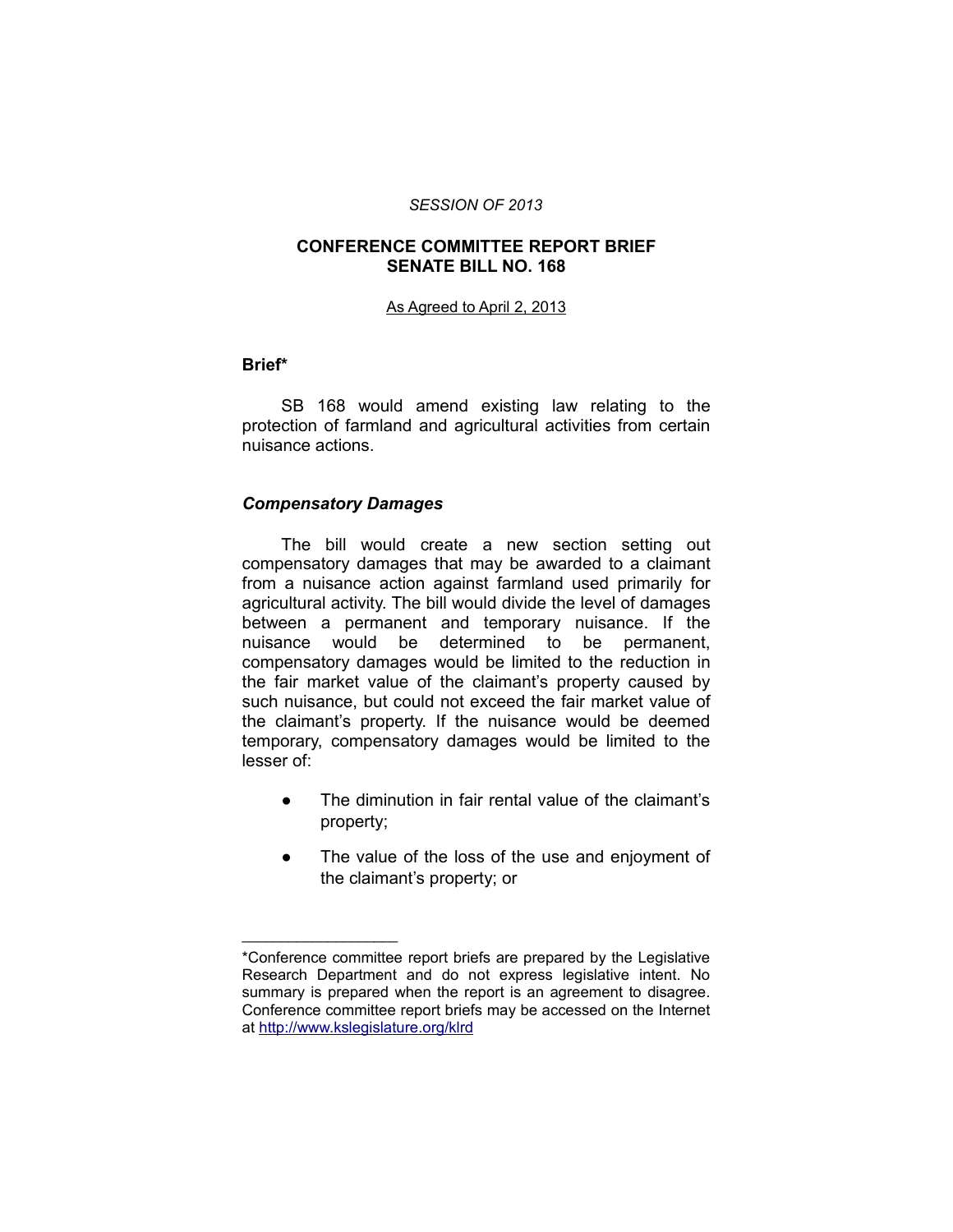The reasonable cost to repair or mitigate any injury to the claimant caused by the nuisance.

The bill would limit compensatory damages awarded to a claimant or a claimant's successor for a nuisance action brought against the same defendant or defendant's successors for an alleged nuisance related to the same or similar agricultural activity to the reduction in the fair market value of the claimant's property. Any damages from a previous court order against the defendant or defendant's successors would be considered in any subsequent case to determine that the total amount of damages awarded would not exceed the fair market value of the claimant's property.

If a defendant would make a good faith effort to abate the alleged nuisance, and the effort is unsuccessful, the nuisance would be deemed not capable of abatement and any compensatory damages would be limited to the reduction in the fair market value of the claimant's property.

The bill would prevent a person from bringing an action for private nuisance unless the person has an ownership interest in the property alleged to be affected by the nuisance.

## *Agricultural Activities*

The bill would allow any agricultural activity conducted on farmland, if consistent with good agricultural practices and established prior to surrounding agricultural or nonagricultural activities, to be presumed reasonable and would not constitute a nuisance. The bill would presume an agricultural activity that is undertaken in conformity with federal, state, and local laws and rules and regulations to be considered good agricultural practice.

The bill would provide certain rights to an owner of farmland who conducts agricultural activity protected under the Act, enumerated as follows: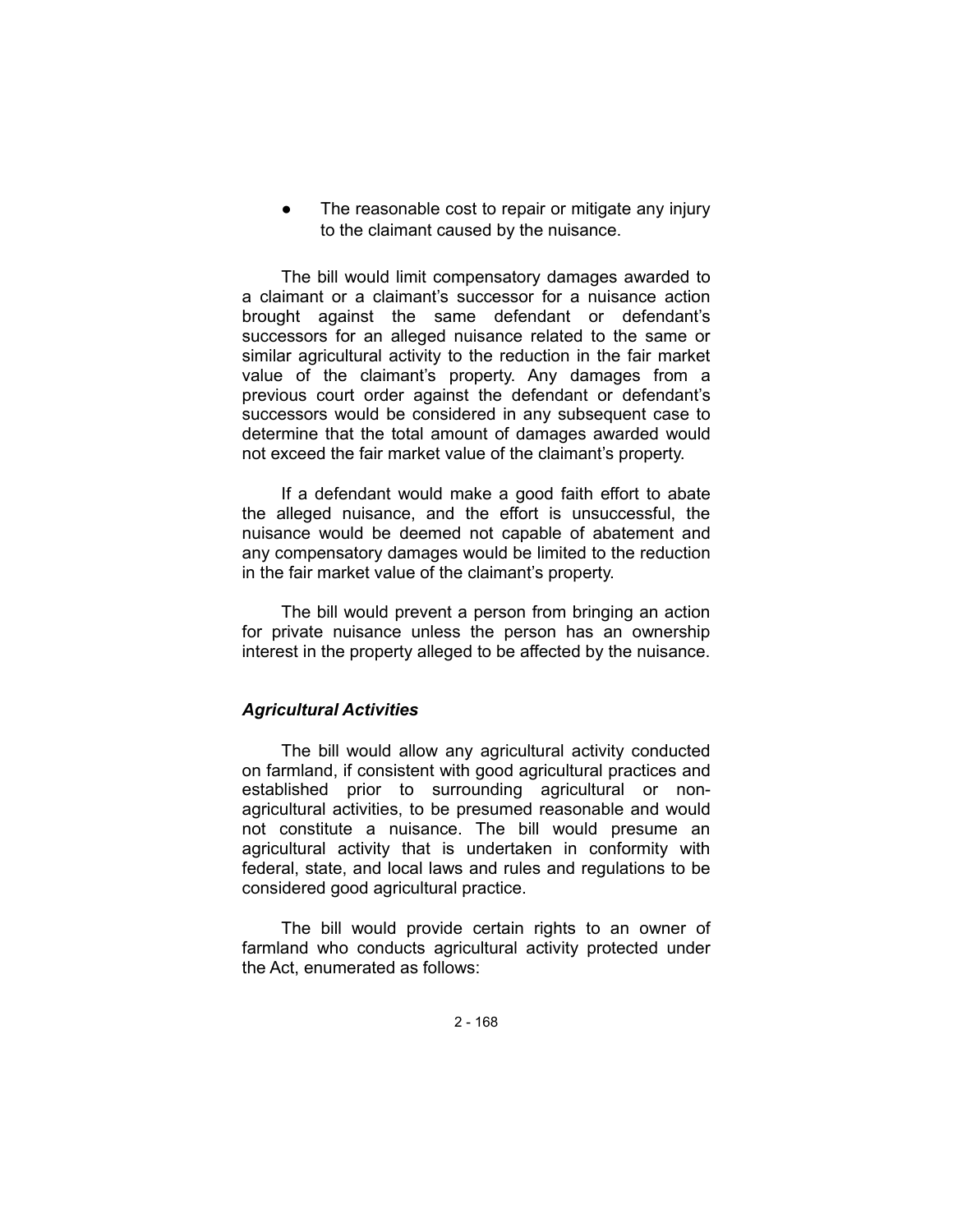- The owner could reasonably expand the scope of the agricultural activity, including, but not limited to, increasing the acreage or number of animal units or changing agricultural activities, without losing protections so long as the agricultural activity complies with all applicable local, state, and federal environmental codes, resolutions, laws, and rules and regulations;
- The owner could assign or transfer the protections to any successor in interest; and
- The owner would not be deemed to waive the protections by temporarily ceasing or decreasing the scope of the agricultural activity.

The bill would amend the definition of the term "agricultural activity" to include the handling, storage, and transportation of agricultural commodities.

# **Conference Committee Action**

The Conference Committee agreed to retain the current definition of the term "agricultural activity" and to clarify the term to include the handling, storage and transportation of agricultural commodities.

### **Background**

The bill was introduced by the Senate Committee on Agriculture at the request of the Kansas Department of Agriculture (KDA).

At the Senate Committee hearing, proponents included representatives from the KDA, the Kansas Livestock Association (KLA), the Kansas Grain and Feed Association (KGFA), the Kansas Agribusiness Retailers Association (KARA), the Kansas Cooperative Council (KCC), the Kansas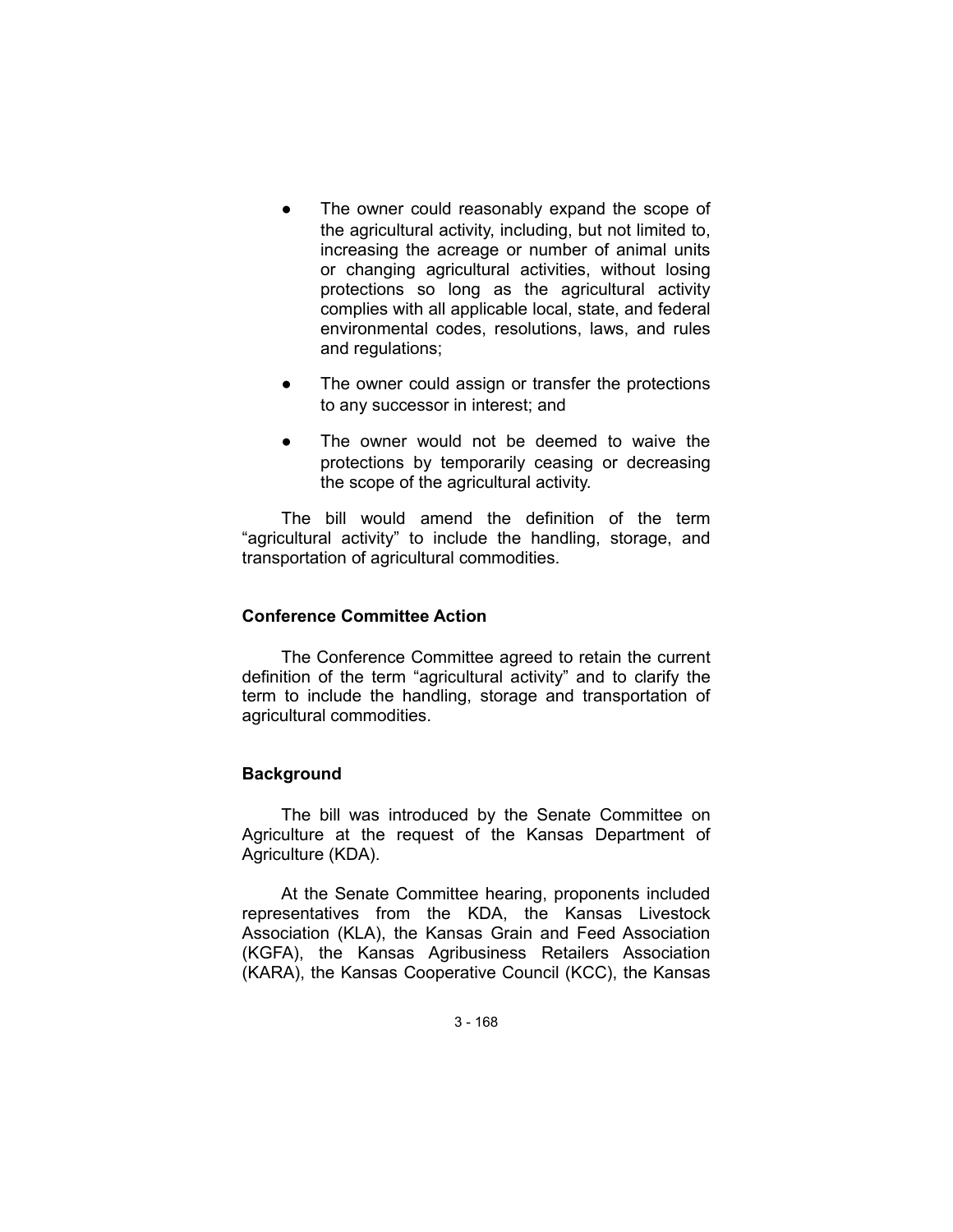Association of Ethanol Processors (KAEP), the Kansas Farm Bureau (KFB), and the Kansas Pork Association (KPA).

The representative from the KDA testified the bill would add an important layer of protection for farmers and ranchers from nuisance claims. The representative testified that some states have strengthened their agricultural nuisance laws in response to legal challenges from individuals and groups who oppose modern agriculture. The representative also testified the bill would strengthen Kansas right-to-farm laws and take important steps to protect Kansas farmland and agricultural operations. The KLA representative testified the bill provides necessary protection of farmland and agricultural activities. The representative also testified the bill reinforces current right-to-farm laws by limiting the damages agricultural operations may face in nuisance claims and makes clear farmland and agricultural activities may be expanded, decreased, or temporarily ceased while still receiving protection under the law. The KGFA, KARA, KAEP, and KCC representative testified the bill would further Kansas policy to protect and encourage the use of Kansas resources in agricultural activities. The KFB representative testified that its members stand in support of any legislation that prevents any increased liability for owners of land or livestock. The representative also testified the bill would expand protections afforded to farmers and ranchers under right-to-farm laws. The KPA representative testified the bill would help strengthen the protections for agricultural producers and help to protect producers from the potential of costly damages of nuisance claims.

There was no opponent or neutral testimony at the Senate Committee hearing.

The Senate Committee amended the bill to include activities related to the wholesale handling, storage, and transportation of agricultural commodities in the definition of agricultural activity. The Senate Committee further amended the bill to make language internally consistent.